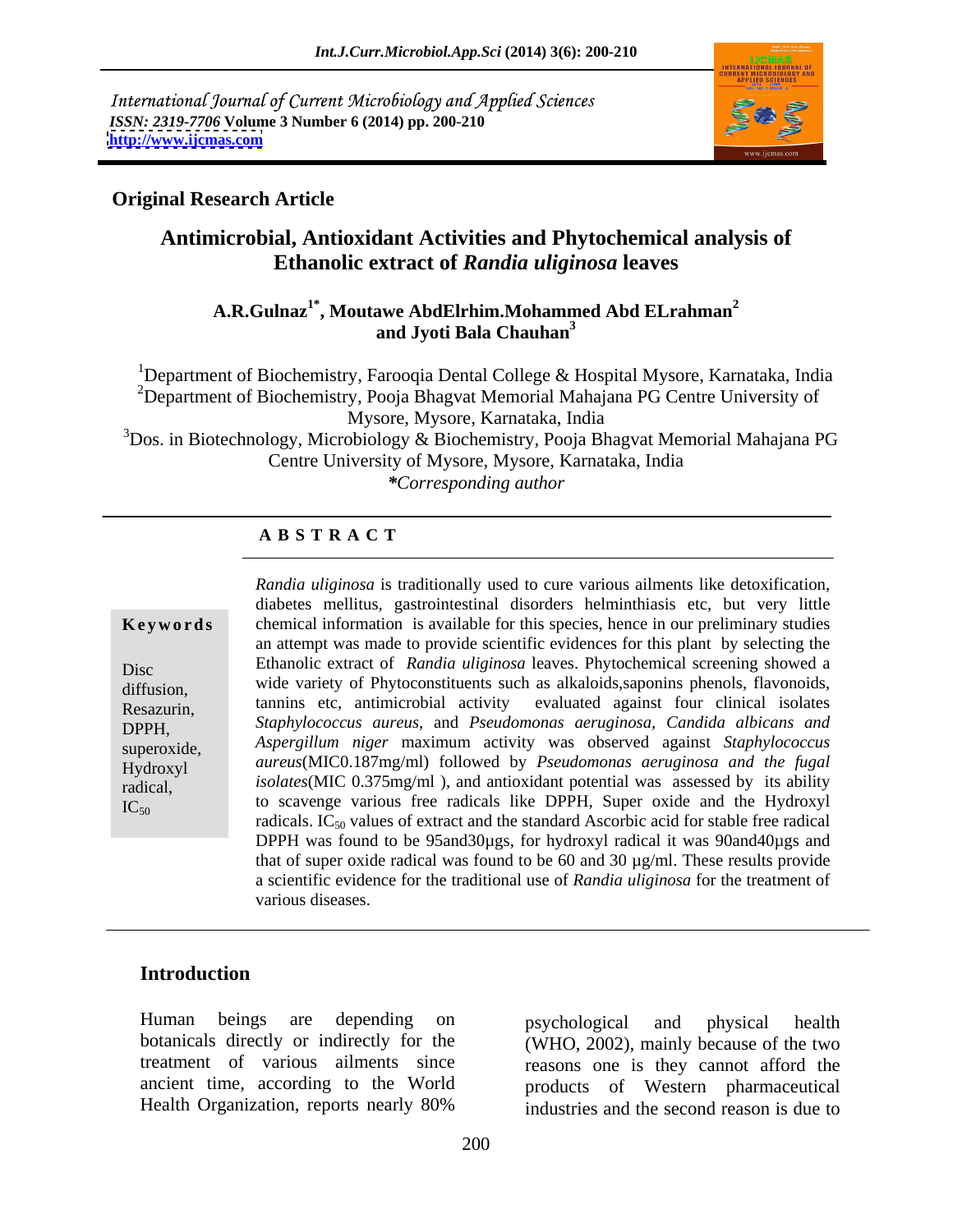side effects of the synthetic drugs *Randia uliginosa* is a small tree belongs followed by lack of healthcare facilities. to the family Rubiaceae having outer India has a rich culture of medicinal herbs reddish brown scaly bark ,thick, short, and spices, with high potential abilities for Ayurvedic, Unani, Siddha traditional medicines but only very few have been long, ovoid, smooth, yellowish brown, investigated chemically and crowned with the persistent calyx and pharmacologically for their potential multi seeded. April – August is the medicinal value. Rural masses of many developing countries still rely on traditional medicine for their primary health care needs and have found a place in day-to-day life. These medicines are *Randia uliginosa* is widely used in Indian relatively safer and cheaper than synthetic system of medicine Ayurveda, Siddha or modern medicine (Iwu *et al.*, 1999; Idu and Unani medicine. In Ayurveda it is

Several reports have been published on used as aphrodisiac, haematinic & cardiac antimicrobial activity of different herbal tonic and also used in biliousness, dysuria extracts (Balaji and Hriharan, 2007; and strangury. The ashes of unripe fruit Sampathkumar *et al.*, 2008) and also constructed in firewood are used to treat many various studies have been carried out on gastrointestinal disorders like diarrhoea on human health which has become a troubles. Fruit powder with honey has subject of considerable interest, it is well anthelmintic property. Fruit juice is used know that free radicals are related to a hair tonic, regular use of this makes hair several diseases such as arteriosclerosis, free from dandruff and lice. Boiled fruit hypentension, diabetes mellitus cancer, with sugar before dawn is given to treat inflammation, renal failure, liver disease, migraine. It is also used for fish etc (Tiwari, 2004; Govindarajan *et al.*, poisoning. Unripe fruit is eaten as <br>2005). Many efforts have been made to vegetable either alone or together with discover new antimicrobial and other vegetables in curries. The leaves are antioxidant compounds from various boiled and eaten. They are also used as kinds of sources such as microorganisms, fodder for deer and cattle. Flowers yield animals and plants (Tamokou *et al.*, an essential oil similar to Gardenia oil.<br>2008; Potchoo *et al.*, 2008; Asmah *et al.*, (Srivastava, R and Pandey V.N, 2013).<br>2006; Rached *et al.*, 2010).

Our earlier studies on different solvent extracts of *Randia uliginosa* stem bark extracts has proved antibacterial activity against some of the selected Oral Fresh healthy (disease free) branches of pathogens. (Khasim, *et al).* Hence the present study is carried out on, Ethanolic natural habitat, from the forest region of extract of Randia uliginosa leaf to explore phytochemical and some of the identified and authenticated from the pharmacological properties Taxonomist University of Mysore. From pharmacological properties Taxonomist University of Mysore. From

horizontal, numerous branches with 1-2 pairs of strong sharp thorns. Fruits are Flowering seasons.

# **Ethnomedicinal uses**

*et al*., 2007; Mann *et al*., 2008;). used to get rid of phlegm, bile and oxidative stress' and its adverse effects and dysentery, cholera, boils and gastric internal toxic substance. In Unani it is poisoning. Unripe fruit is eaten as vegetable either alone or together with an essential oil similar to Gardenia oil. (Srivastava, R and Pandey V.N, 2013**)***.*

# **Materials and Methods**

### **Plant Collection**

*Randia uliginosa* was collected from its Wayanad District, Kerala. The plant was identified and authenticated from the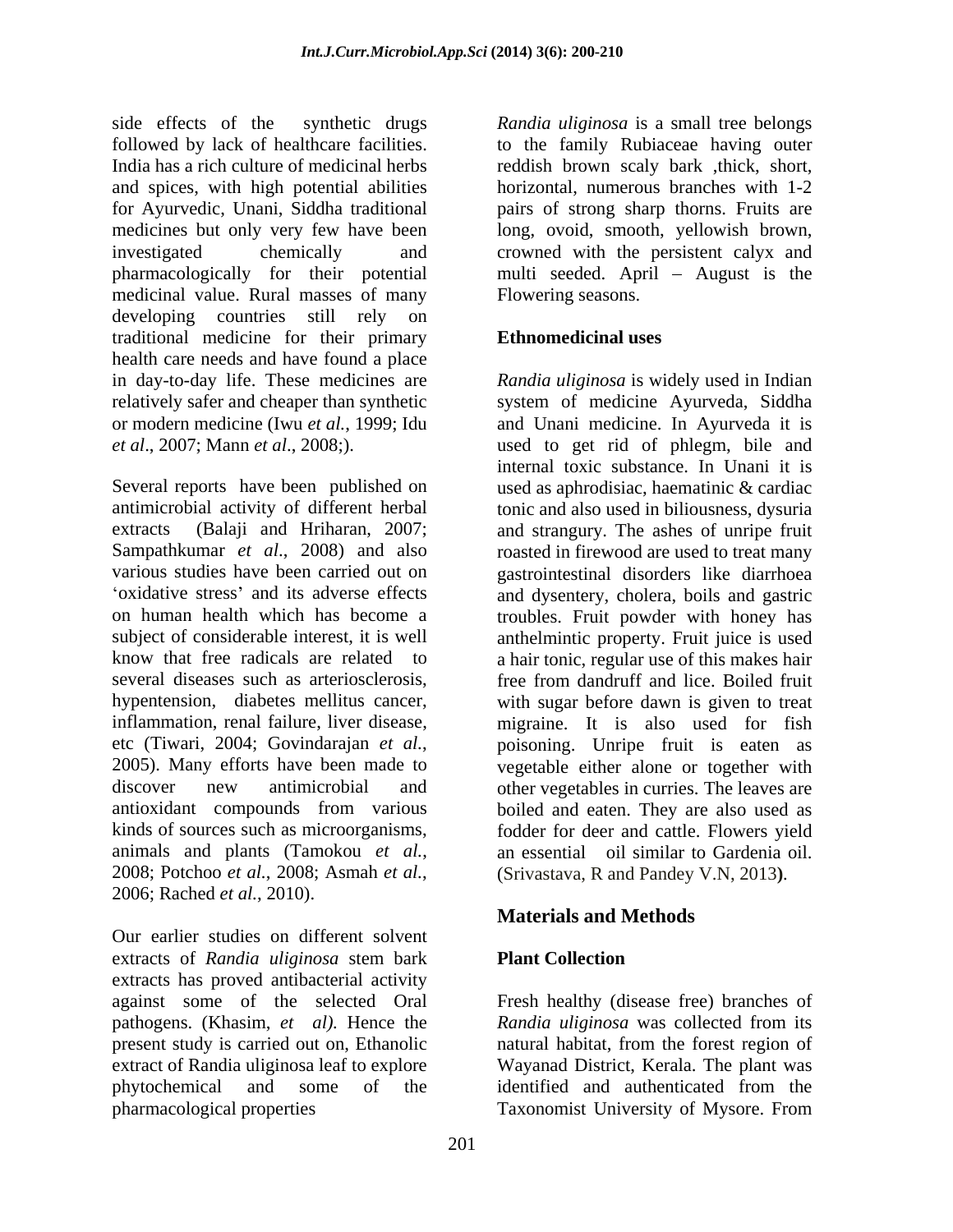the collected fresh plant material leaves are separated, washed in water, shade dried at room temperature and this dried powdered material is used for extraction.

About 50gm of powdered leaves of *Randia uliginosa* was subjected to extraction by a hot percolation method with 100ml Ethanol in Soxhlet apparatus. **Antimicrobial activity** Extraction step was carried out until the extractive becomes colorless, the extract was concentrated by using flash evaporator and the dried extracts were Human pathogenic organisms (bacteria stored at 4<sup>°</sup>C for further study. and fungi) were isolated from clinical

The primary metabolites like proteins, study were *Staphylococcus aureus,* carbohydrates and fixed oils, fats, etc and Pseudomonas aeruginosa Candida the secondary metabolites like, alkaloids, flavonoids, saponins, phenolics, tannins were assessed as per the standard procedures. (Gulnaz.A.R & Savitha.G.

The total Phenolic contents were culture and Sabouraud dextrose agar for estimated as per the method of Taga, fungal culture (as a nutrient medium) was Miller & Pratt (1984). Briefly the, extract poured in the sterilized petridishes and was mixed with two ml of 2% sodium allowed to solidify. carbonate and allowed to stand at room temperature for 2 min. Then,  $100 \mu l$  of 50% Folin Ciocalteau (F.C) reagent will adjusted to 0.5 McFarland standards, and be added and the reaction mixture was with the help of sterile swab test allowed to stand at room temperature for 30 min and readings were taken at 720nm. Gallic acid was used as standard for the calibration curve.

### **Total Flavonoid content**

material is mechanically powered in a estimated as per the method of Decolour grinder to obtain coarse powder then & Pratt (1984). Briefly the test extract passed through 40 mesh sieve. This was mixed with 5ml of Cinnmaaldehyde **Extraction of Plant Material** measured against the blank at 640nm. The amount of total Flavonoid was and allowed to stand at room temperature for 30 min. The absorbance was The concentration of Total Flavonoid content was calculated from the standard calibration curve of Rutin.

### **Antimicrobial activity**

### **Collection of Microbes**

**Tests For Phytoconstituents** Microbiology, Farooqia Dental College & **Phytochemical screening** are identified and confirmed by clinical and fungi) were isolated from clinical samples obtained from Department of Hospital Mysore, India. The organisms microbiologist. The organisms under *Pseudomonas aeruginosa Candida albicans and Aspergillum niger* 

### volatile oils, terpeniods, glycosides, etc **Antimicrobial activity by Disc diffusion method**

2013) The disc diffusion assay was carried out **Total Phenolic content** slight modifications Briefly, About 20 to as per the methods of Khasim, *et al.* with 25ml of Muller Hinton agar for bacterial allowed to solidify.

> The inoculums of microorganisms were organisms are inoculated petridishes.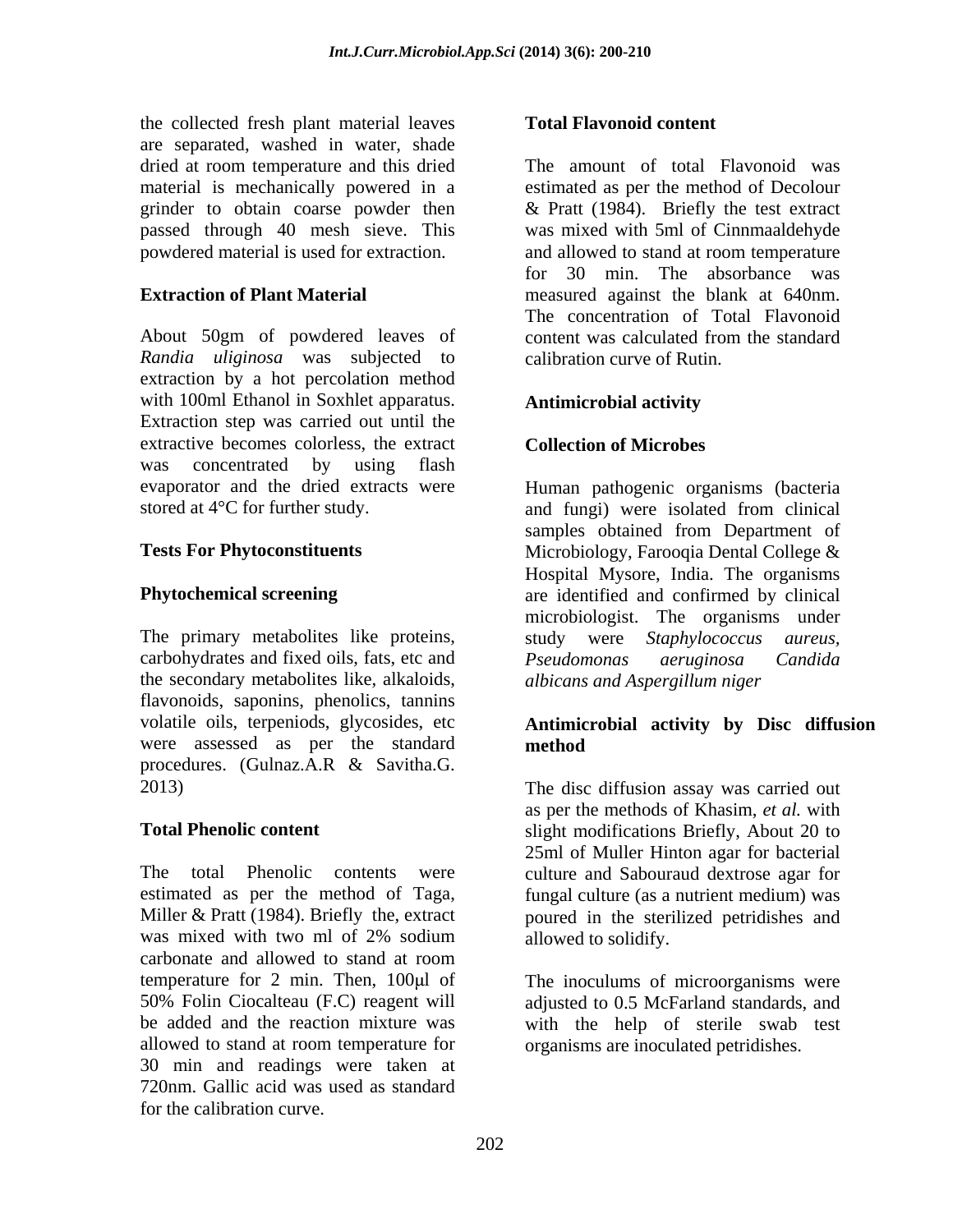Discs of different concentration (50,100 and  $200 \text{ }$  ugs) were prepared using watmann filter paper. All the sample sterilized forceps, followed by visually, any color change observed from refrigeration of the plates for 30 min and and at room temperature for fungi. After 24 hours Antimicrobial activities were evaluated by measuring inhibition zone (clear zone) diameters around the discs. Extracts with zones of inhibition greater or equal to 8-mm diameter were regarded as positive.

As per the standard procedures. method described by Braca *et al* (2001). (Gulnaz.A.R & Savitha.G. 2013), with Briefly the plant extract/standard in little modification in brief under aseptic different concentrations was added to 3ml conditions, 96 well micro titre plates of 0.004% DPPH solution. One ml of (Tarson) were used for Resazurin based methanol in place of plant extract will be Micro titre Dilution Assay. The first row used for control. Absorbance was of micro titer plate was filled with 50  $\mu$  determined at 520nm after 30min and of test materials in 10% (v/v) DMSO. All percent of inhibition will be calculated by the wells of micro titer plates were filled with 50  $\mu$ l of nutrient broth. Two fold  $A_0 - A_1/A_0 \times 100$ serial dilution (throughout the column) was achieved by starting transferring 50 l test material from first row to the subsequent wells in the next row of the same column and so that each well has 50 l of test material in serially descending concentrations. 15  $\mu$ l of Resazurin superoxide anion radicals was measured solution as indicator was added in each by the method of Liu & Chang solution as indicator was added in each well, finally  $15 \mu l$  of 0.5 McFarland standards microbial suspension is added to the wells. To avoid the dehydration plate were wrapped loosely with cling solution, 0.75 ml of NADH (936  $\mu$ M) and film Each micro titre plate had a set of 3 different concentrations of the film. Each micro titre plate had a set of 3

**Application of disc on the Muller** controls: (a) a column with Ampicilin for **Hinton agar media** Bacteria and Nystatin for fungal strains discs and standard disc (Ampicilin  $\&$  negative control. The plates were Nystatin were used for bacteria and fungi  $\qquad \qquad$  incubated for 24 hrs at 37<sup>0</sup> bacteria and at respectively) were applied on microbes' com temperature for fungal isolates. The inoculated plate with the help of flame color change in the well was observed incubation for 24hrs at 37 0C for bacteria positive. The concentration of leaf extract were used as positive control, (b) a column with DMSO blank control, and (c) a column with all solutions with the exception of the test extract/standard negative control. The plates were incubated for 24 hrs at  $37^{\circ}$  bacteria and at  $\overline{0}$  heater is and at bacteria and at visually, any color change observed from purple to pink or colorless was taken as at which color change occurred was recorded as the MIC value.

# **Antioxidant Activity**

# **DPPH scavenging activity**

**MIC by 96 well Resazurin based** was measured based on the scavenging **Microtiter Dilution activity of the stable DPPH** free radical. The antioxidant activity of the extract The activity was determined by the of 0.004% DPPH solution. One ml of formula

 $A_0$ - $A_t/A_0$  x100  $/A_0$  x100 Where  $A_0$ = absorbance of control,  $A<sub>t</sub>$  = absorbance of extract

# **Superoxide scavenging activity**

The scavenging activity of the extract for superoxide anion radicals was measured by the method of Liu & Chang (1997),briefly superoxide anions was generated in 3ml Tris HCl buffer containing  $0.75$  ml of NBT  $(300 \mu M)$ solution,  $0.75$  ml of NADH (936  $\mu$ M) and different concentrations of the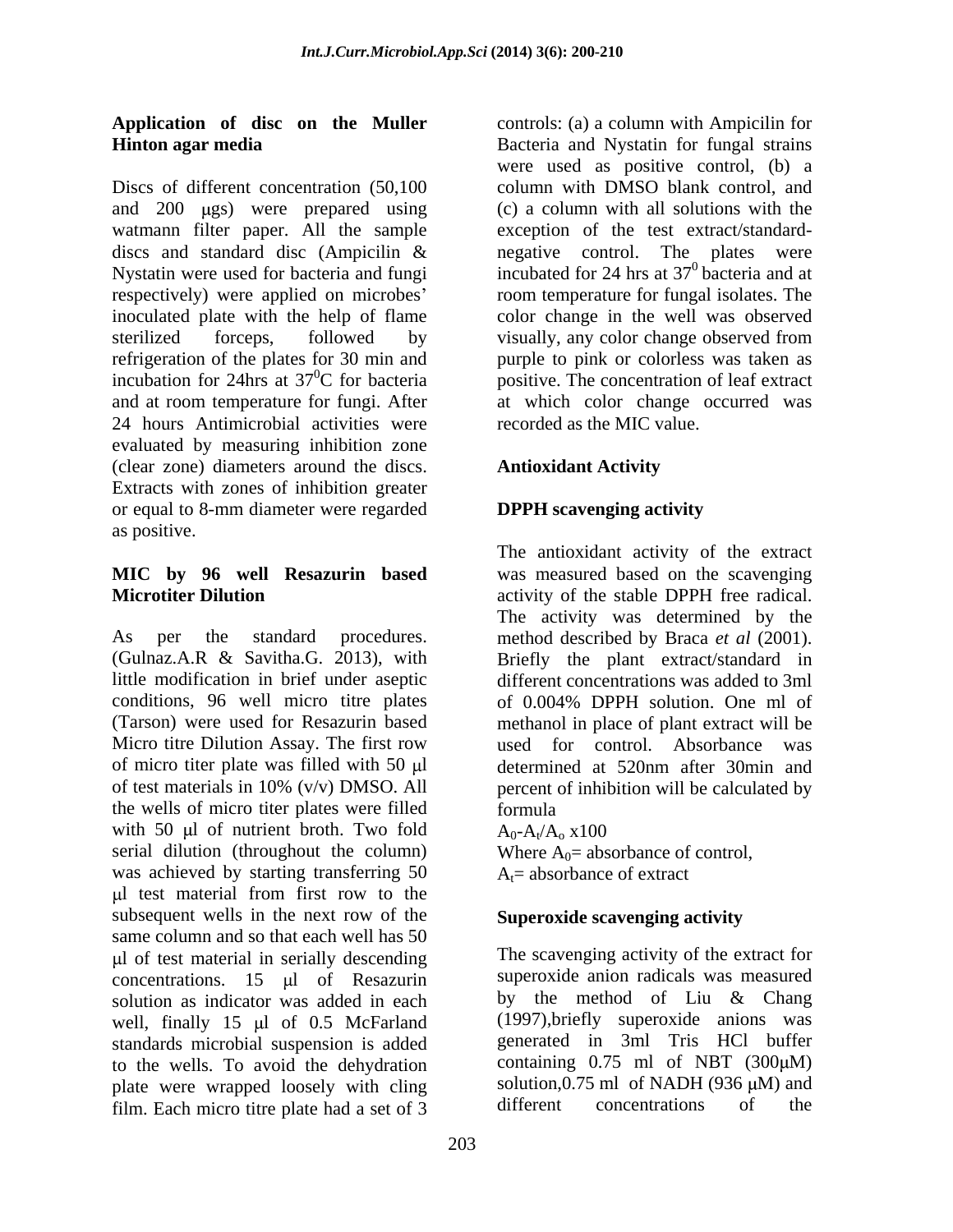was started by adding 0.75 ml of PMS important Phyto constituents were 560 nm. The superoxide scavenging activity was calculated according to the following equation

Scavenging rate =  $[1-(A_1-A_2/A_0] \times 100$ Where;  $A_0$ = absorbance of control  $A_1$  $=$ absorbance of extract A<sub>2</sub> $=$  absorbance without PMS

### **Hydroxyl radical scavenging activity**

The ability of the extract hydroxyl radical was carried out according to Halliwell *et. al.*(1987). The reaction mixture containing extract/standard of various ribose in KH2PO4/ NaOH Buffer (50mM, taken in the test tubes . The tubes was min, thereafter 1ml of 2.8% TCA and 1ml of 1% TBA will be added and kept in a water bath for 30 min and cooled. The that Randia uliginosa leaf has absorbance of the solution was taken at antioxidant potential. (Gulnaz.A.R & 540 nm. The extent of oxidation will be calculated by the formula

 $A_c-A_s$  x100/ $A_c$ , Where  $_{Ac}$  absorbance of  $\overline{1}$  ordent content control ,  $A_s$  = absorbance of extract.

**Statistical analysis**: All the experiments were done in triplicate and data thus obtained was reported as mean ± standard

*Randia uliginosa* leaf is presented in table presence of important phyto constituents *uliginosa* leaves against selected bacterial

extract/standard were added. Reaction which is presented in table-2, the solution (120µM). The mixtures were primary metabolites like, Carbohydrates, allowed to stand for 5 min at room Proteins and secondary metabolites were temperature. The absorbance was read at alkaloids, saponin tannins, flavonoids important Phyto constituents were Proteins and secondary metabolites were and, glycosides, and phenols but phytosterols and fixed oil were absent.

without PMS<br>
Saponins present in the extracts suggests concentrations,  $500 \mu$  (5.6 mM) of deoxy The Flavonoids present in extracts are of pH 7.5), 200 $\mu$ l of premixed 100mM  $\epsilon$  cell protection via their action on FeCl<sub>3</sub> and 10 mM EDTA  $(1:1v/v)$  membrane permeability, and by inhibiting solution,  $100 \mu l$  of  $H_2 O_2$  (1.0mM) was membrane-bound enzymes such as the vortexed and incubated at  $50^{\circ}$ C for 30 glycosides are drugs used in the treatment  $^{0}C$  for 30 shows are drugs used in the treatment Alkaloids present in the extracts have been associated with medicinal uses for centuries and one of their common biological properties is their cytotoxicity, that this plant may become one of the possible source in the treatment of cancer, The presence of tannins indicates that it is useful in the treatment of inflammatory conditions like ulcers and they have remarkable activity in cancer prevention. The Flavonoids present in extracts are of great importance,as these are involved in cell protection via their action on membrane permeability, and by inhibiting ATPase and phospholipase  $A_2$ Cardiac of congestive heart failure and cardiac arrhythmia. Presence of phenols indicates that *Randia uliginosa* leaf antioxidant potential. (Gulnaz.A.R & Savitha.G. 2013),

### **Total Phenolic and content Flavonoids content**

deviation (SD). 85.5mg GAE/gram. Standard graph of **Results and Discussion Secure 2018** of Flavonoids content is expressed as Phytoprofile of Ethanolic extract of content was found to be 45 mg -1, yield was found to be 5.8%. shown in figure-2. In vitro antimicrobial Phytochemical analysis revealed the activity Ethanolic extracts of *Randia* Total Phenolic contents of the extract is expressed as Gallic acid equivalent, the total Phenolic content was found to be Gallic acid is shown in figure-1, and that of Flavonoids content is expressed as Rutin equivalents, the total Flavonoids Rutin/gram. Standard graph of Rutin is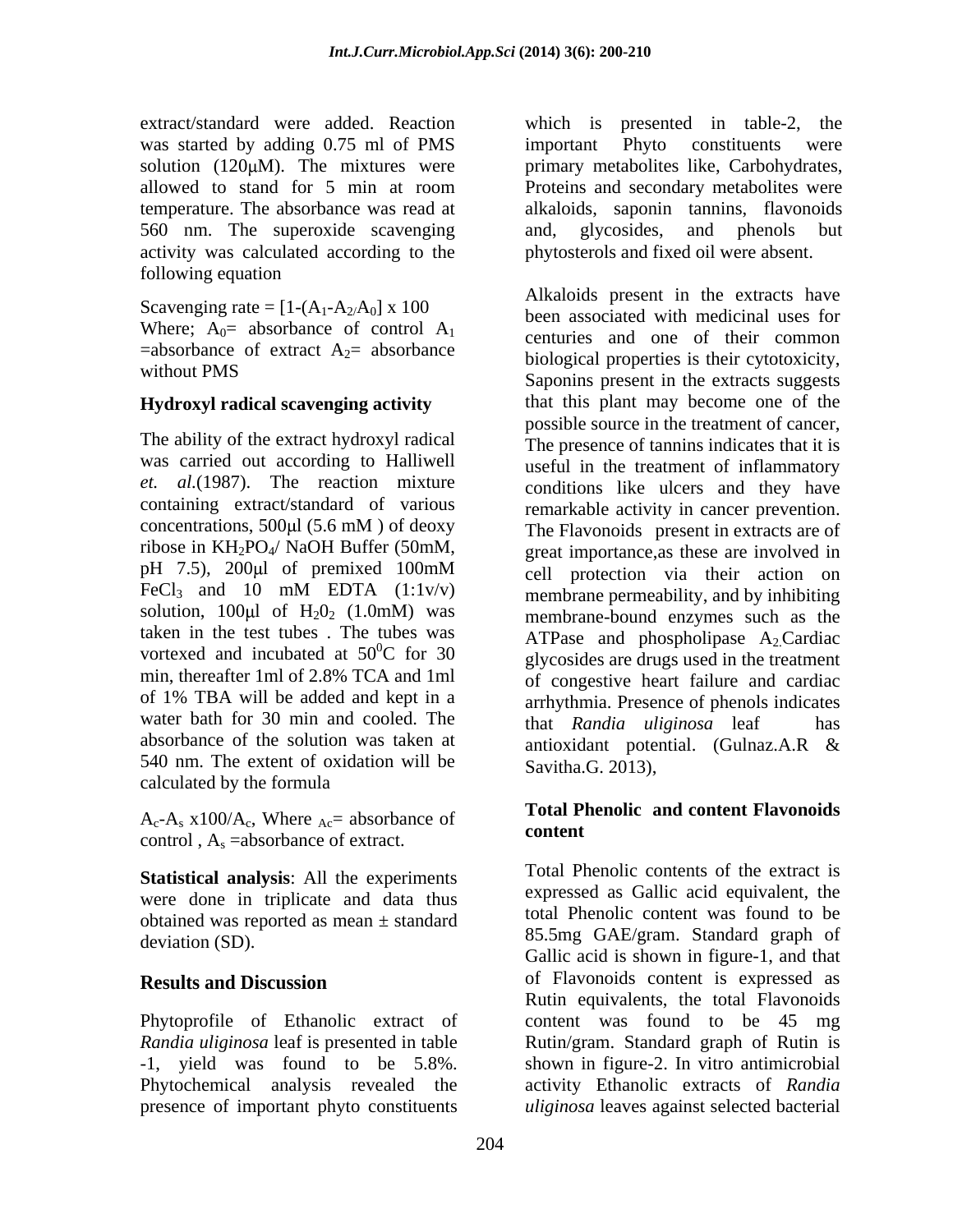& fungal clinical isolates is presented in table-3. Antimicrobial potential of Super oxide and the Hydroxyl radicals. Ethanolic extracts of *Randia uliginosa* leaves was determined in terms of zone of inhibition in comparison with Ampicilin for bacterial isolates and Nystatin for fugal isolates at different concentrations (50-200µgms/disc ),the zone of inhibition was found to be 13mm- 30mm for bacteria, and 12 mm-13mm for the standard annoxidant Ascoroic acid is fungi. Highest activity was against *Staphylococcus aureus* at 200µgms/disc, good anti bacterial activity was also seen at 100µgms/disc, but no antimicrobial activity was seen at the concentration of 50µgms/disc, for *Pseudomonas* in the range of 38- 68% and 49-89% *aeruginosa* and fungal isolates antimicrobial activity was observed only  $50$  percent  $(IC_{50})$  inhibition of stable free at 200 ugms/disc.

# *uliginosa* **leaves by Resazurin based Micro titer Dilution assay (RMDA)**

MIC values of Ethanolic extracts of *Randia uliginosa* leaves against different Hydroxyl radical scavenging activity of pathogenic clinical isolates are presented the extract and standard Ascorbic acid is in table-4,the results obtained were shown in Figure-4. The scavenging promising the extract showed maximum activity of extracts on the hydroxyl activity against *Staphylococcus aureus* radical was measured by studying the (MIC 0.187mg/ml) followed by competition between deoxyribose and test *Pseudomonas aeruginosa and the fugal isolates* (MIC 0.375mg/ml) Ampicilin generated from the Fe3+/Ascorbate was used as a positive control which showed the MIC value of 0.187mg/ml and that of Nystatin was 0.375mg/ml. Antimicrobial activity of medicinal plants was concentration dependent, the is probably due to the presence of

### **Antioxidant activity Ethanolic extracts of** *Randia uliginosa* **leaves**

Ethanolic extracts of *Randia uliginosa* leaves extracts was assessed for anti oxidant potential by its ability to scavenge various free radicals like DPPH,

# **DPPH radical scavenging activity**

**MIC of Ethanolic extracts of** *Randia*  95and30µgs respectively for the extract Commercially available DPPH (2, 2 diphenyl-1- picryl hydroxyl) was used as source of stable free radical. The DPPH scavenging activity of plant extracts and the standard antioxidant Ascorbic acid is given in Figure-3. The scavenging activity was found to be directly proportional to the concentration of the extract. The DPPH scavenging activity of the extract and the standard was found be in the range of 38- 68% and 49-89% respectively, at concentration of 25- 200µg/ml, The concentration required for radical DPPH was found to be and the standard.

# **Hydroxyl radical scavenging activity**

compounds for hydroxyl radical  $/EDTA/ H<sub>2</sub>O<sub>2</sub> system.$ 

secondary metabolites like alkaloids and the extract and the standard was found be flavonoids (Moghadam *et al*). The scavenging activity of the extracts was concentration dependent, the hydroxyl radical scavenging activity of in the range of 21-68% and 38-81% respectively at concentration of 25-  $300\mu$ g/ml, IC<sub>50</sub> for inhibition of hydroxyl radical was found to be 90and40µgs respectively for the extract and the standard.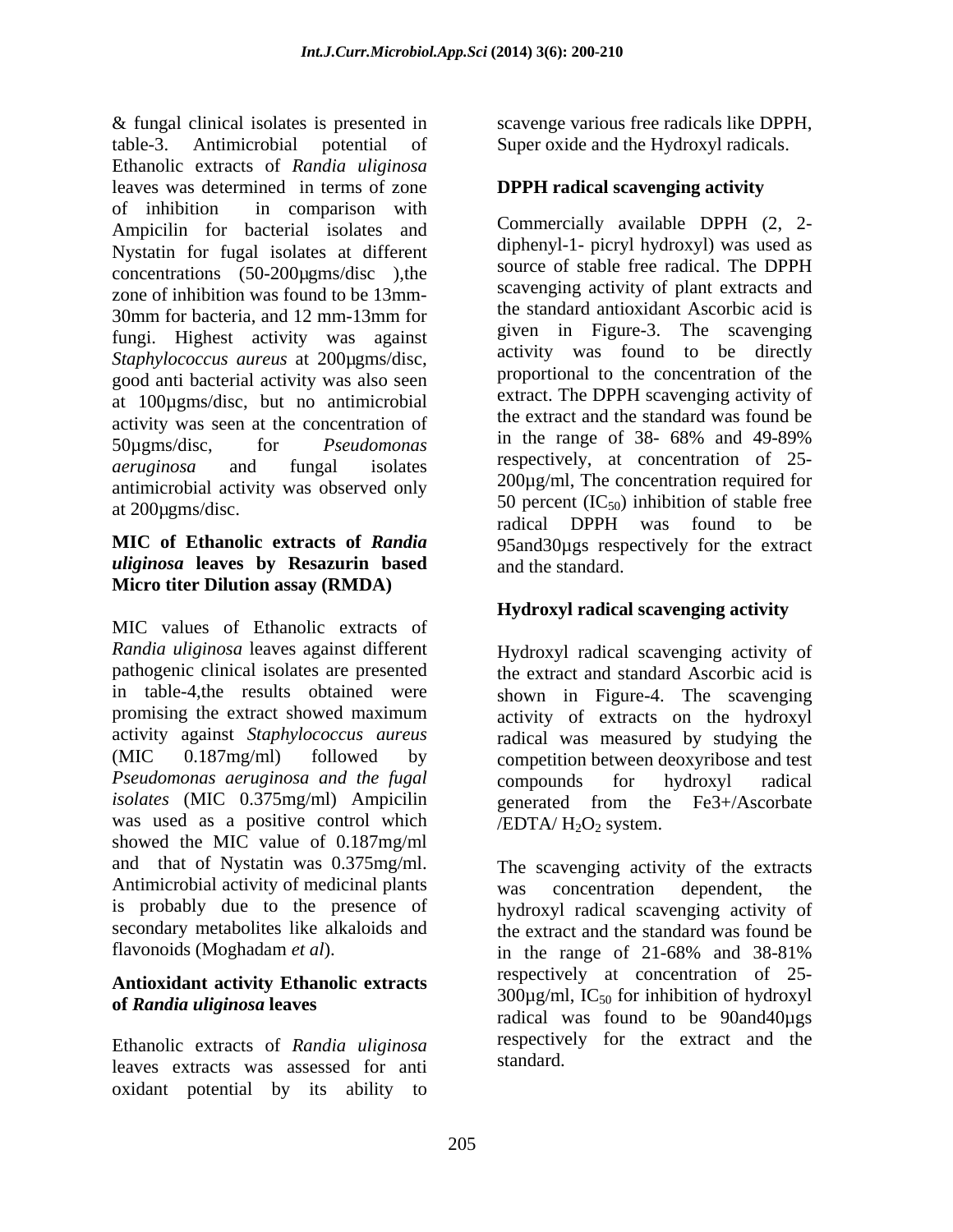| rable.1<br>$\sim$ $\sim$ $\sim$<br>Preliminary<br>y Phyto-profile of Ethanolic extract of Rance<br><i>india uliginosa</i> leaf |  |
|--------------------------------------------------------------------------------------------------------------------------------|--|
|--------------------------------------------------------------------------------------------------------------------------------|--|

### **Table.2** Phytochemical analysis of Ethanolic extract of *Randia uliginosa* leaf

| S.no           | <b>Phyto component</b> | <b>Tests</b>         |  |
|----------------|------------------------|----------------------|--|
|                | Alkaloids              | a.Mayer's test       |  |
|                |                        | b.Wager'test         |  |
|                |                        | c.Dragondoff' test   |  |
|                |                        | d.Hager's test       |  |
| $\overline{2}$ | Phytosterols           | a. Liebermann Test   |  |
|                | /triterpenoids         | b. Salkowski Test    |  |
|                | Saponins               | a. Froth test        |  |
|                |                        | b. Foam test         |  |
|                | Carbohydrate           | a.Molisch's test     |  |
|                |                        | b. Benedict's test   |  |
|                | Tannins                | Gelatin test         |  |
| 6              | <b>Flavonoids</b>      | a. Alk. reagent test |  |
|                |                        | b. Lead acetate test |  |
| $\sqrt{ }$     | Glycosides             | Borntrager's test    |  |
| 8              | Fixed oil/fat          | Spot test            |  |
| $\mathbf{Q}$   | Phenol                 | Ferric chloride test |  |
| 10             | Proteins               | a.Biurete test       |  |
|                |                        | b.Lead acetate test  |  |
|                |                        | c.Xanthoproteic tes  |  |
|                |                        | d.Ninhydrin test     |  |

**Table.3** In vitro antimicrobial activity Ethanolic extracts of *Randia uliginosa* leaves against selected bacterial & fungal clinical isolates

|                        |                      | Zone of Inhibition in mm    |         |    |                                                      |      |
|------------------------|----------------------|-----------------------------|---------|----|------------------------------------------------------|------|
|                        |                      |                             |         |    | Ethanolic extract Conc.in µgs   Ampicilin   Nystatin |      |
| S.no Test organisms    | 50                   | $\sim$ $\sim$<br><b>TOO</b> | 200     |    |                                                      |      |
|                        |                      |                             |         |    |                                                      |      |
| Staphylococcus aureus, | $\sim$ $\sim$ $\sim$ |                             | ın      |    | 22                                                   | ---  |
| Pseudomonas            | ----                 |                             | $- - -$ | 13 | 14                                                   | ---- |
| aeruginosa             |                      |                             |         |    |                                                      |      |
| Candida albicans       | ----                 |                             | $- - -$ | 12 | $- - -$                                              |      |
| Aspergillum niger      | $- - -$              |                             | $- - -$ | 12 | $- - -$                                              |      |

\*values are mean +/- SD triplicates experiments (-) means no activity above 8mm.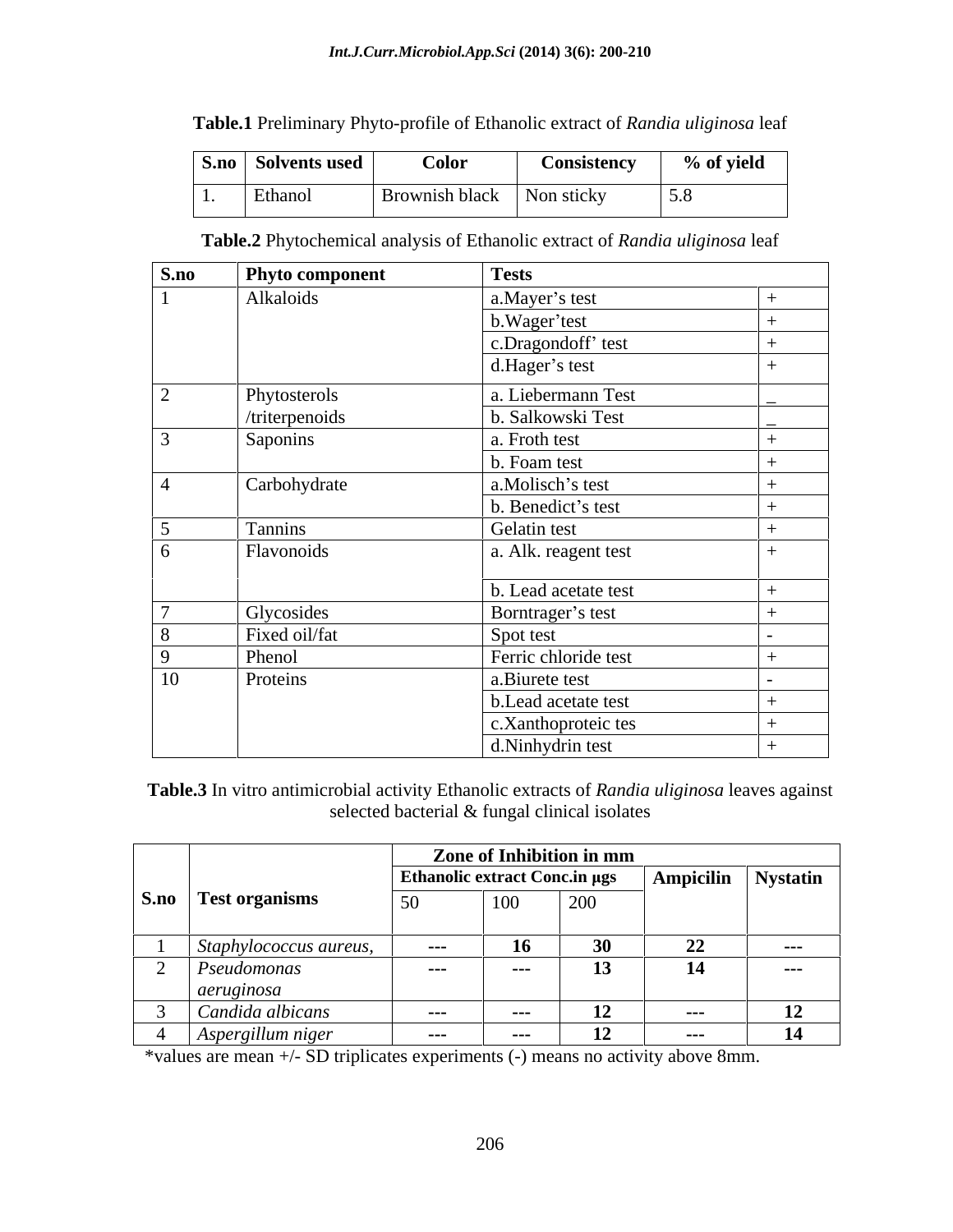**Table.4** Minimum inhibitory concentration (MIC, mg/ml) of Ethanolic extracts of *Randia uliginosa* leaves against selected bacterial & fungal clinical isolates by Resazurin micro titre-plate assay

| S.no           | <b>Test organisms</b>                        | <b>Ethanolic</b> | <b>Ampicilin</b> | <b>Nystatin</b> |
|----------------|----------------------------------------------|------------------|------------------|-----------------|
|                |                                              | extracts         |                  |                 |
| 01             | $\vert$ Staphylococcus aureus, $\vert$ 0.187 |                  | 0.187            |                 |
|                |                                              |                  |                  | ------          |
| 02             | $\vert$ P. aeruginosa                        | 0.375            | 0.187            |                 |
|                |                                              |                  |                  | -----           |
| $\blacksquare$ | Candida albicans                             | 0.375            |                  | 0.375           |
|                |                                              |                  | ------           |                 |
| 04             | Aspergillum niger                            | 0.375            | ------           |                 |
|                |                                              |                  |                  | 0.375           |

### **Figure-1**





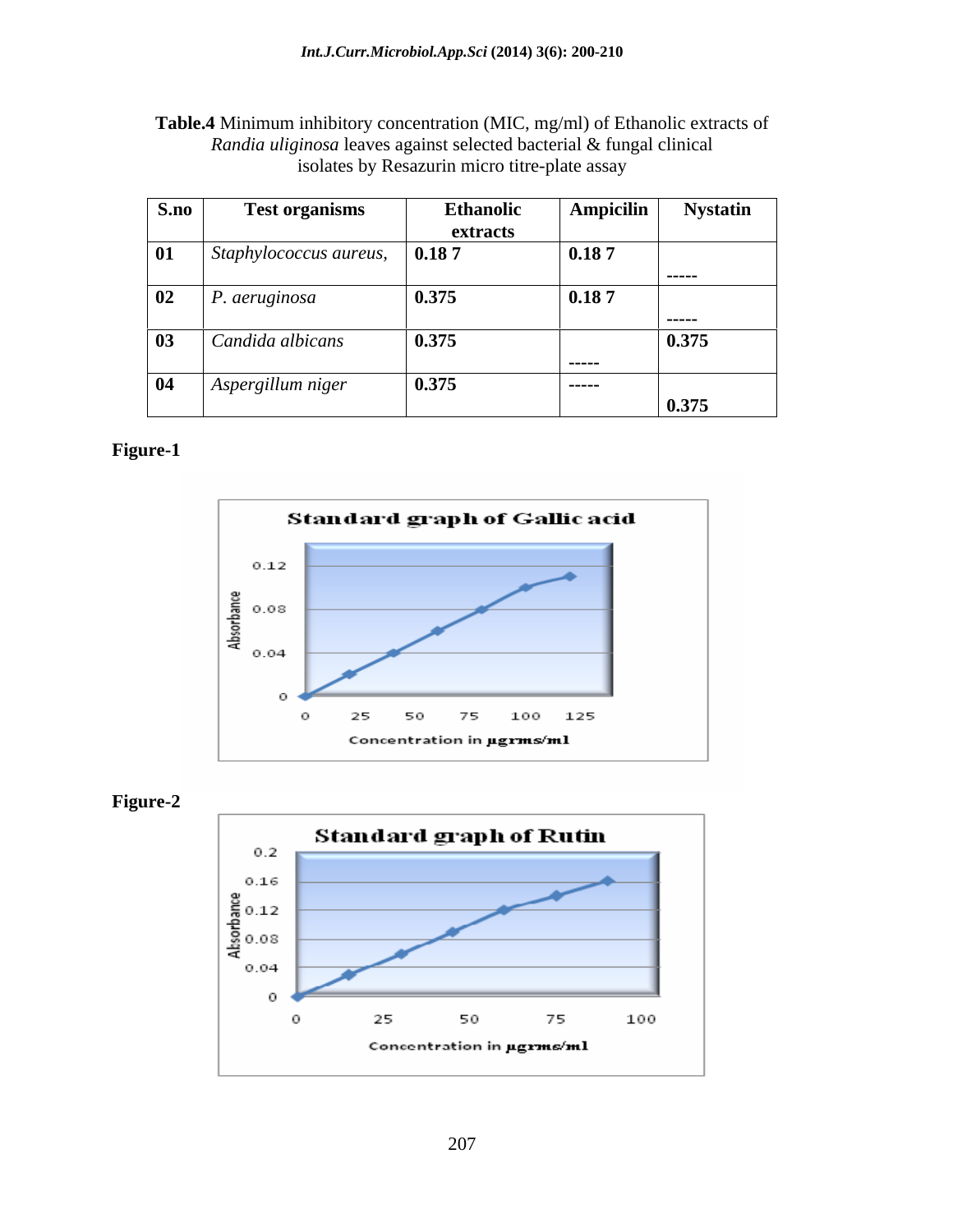







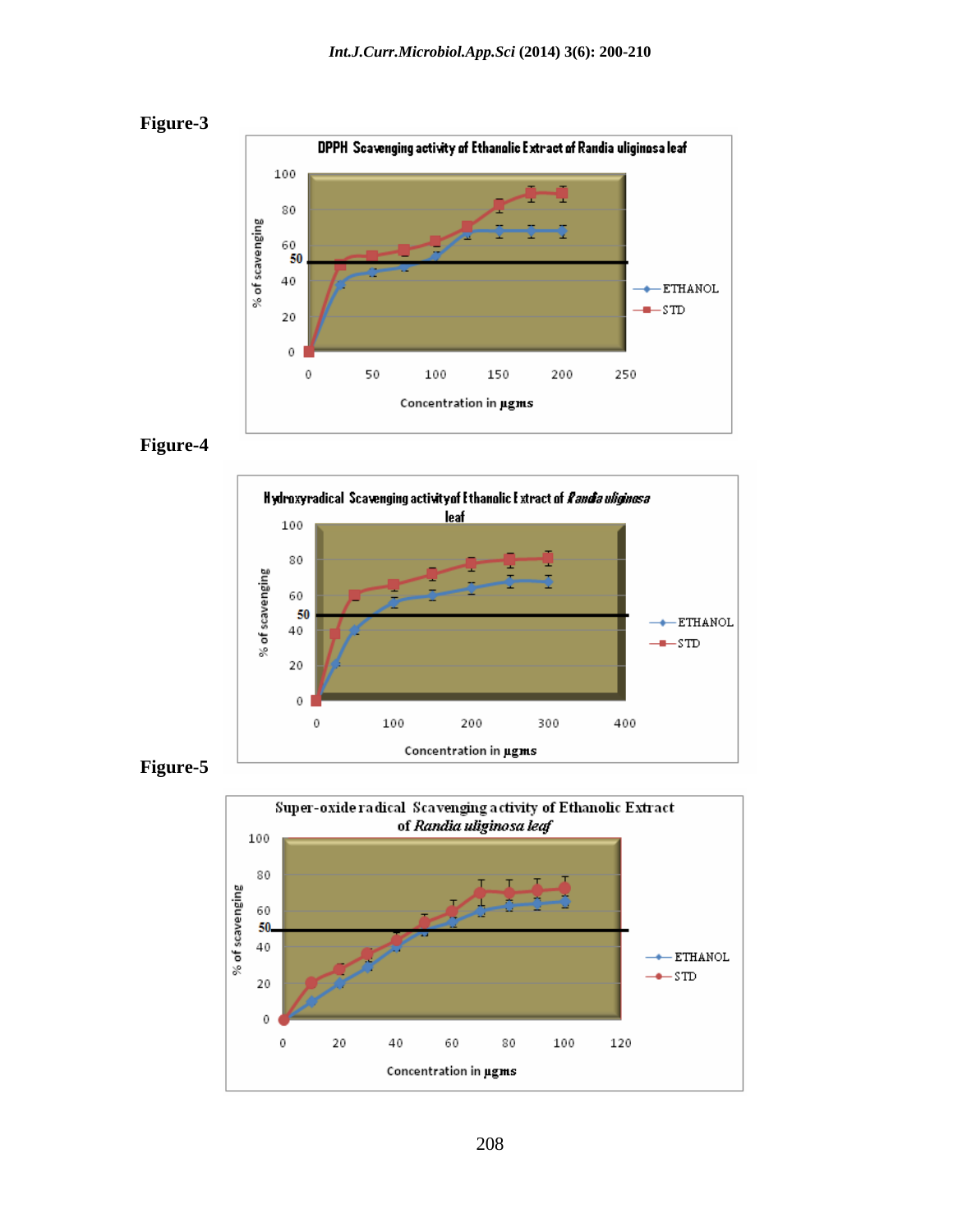The scavenging activity of the extract and the standard for superoxide radicals generated in PMS-NADH is presented in figure-5. The scavenging activity was found to be increased with increase in concentration dependent. The superoxide Braca. radicals scavenging activity of the extract and the standard Ascorbic acid was found principle from Bauhinia tetrapotensis. be in the range of 10 to 65% and 20-72% *Journal of Natural product, 64,892-895.* respectively at concentration of 10-  $100\mu$ g/ml, IC<sub>50</sub> of extract and the standard

The variation in scavenging different free<br>Sane KS, Ghaskadbi SS, Lele RD. A radicals may be due to their different antioxidant mechanisms. A fair correlation between total Phenolic content and antioxidant activity was also observed. Govindarajan R, Vijayakumar M, These observations clearly indicated a cross linkage between Phenolics and antioxidant activity. However a large number of Phyto-compound groups are Ethnophi<br>
implicated for antioxidant activity Gulnaz.A.R. implicated for antioxidant activity Gulnaz.A.R., and Savitha, G. 2013. (Devasagayam TPA *et,al*. 2002)Many authors have also correlated antioxidant activity with their Polyphenolic or Phenolic contents, (Saleem *et,al*. 2001) (Kaur C

We are thankful to Mr. Taj Mohammed Khan, Hon. Secretary RMET, Mysore Dr.Deepak Prasad, Principal. Farooqia Dental College& Hospital and Mr.Abdul Ravoof, Administrative Officer Farooqia Dental College & Hospital, Mysore,<br>Director Mahajana PG centre Mysore for Halliwell B, Gutteridge M C & Aruroma O I Director Manajana PG centre Mysore for<br>their valuable and consistent support and<br>example test this essent for determination guidance for completion of this work.

Asmah R, Susi E, Patimah I, Taufiq YYH, Mohd Fadzelly AB (2006). Chemical

**Super oxide scavenging** external constituents, Antioxidant activity and cytotoxic effects of essential oil from *Strobilanthes crispus* and *Lawsonia inermis*. J. Biol. Sci. 6(6): 1005-1010.

- Balaji P, Hariharan GN (2007). *In vitro* antimicrobial activity of *Parmotrema praesorediosum Thallus* Extracts. Res. J. Bot. 2(1):54-59.
- Tommáis N.D, Bari L.D, Pizza.C, Politi M & Morelli I. (2001). Antioxidant principle from *Bauhinia tetrapotensis. Journal of Natural product, 64 ,*892-895.
- was found to be 60and 30 µg/ml.<br>
The mulberry (*Morus indica* L.)<br>
Chemistry, 102, 1233-1240 Delouee and Asna U (2007). Antioxidant properties of various solvent extracts of mulberry (*Morus indica* L.) leaves. *Food Chemistry*, 102, 1233-1240
	- Devasagayam TPA, Tilak JC, Baloor KK, Sane KS, Ghaskadbi SS, Lele RD. A Review: Free radicals and Antioxidants in Human Health : Curr. Stat. Fvt. prosp. JAPI 2002; 52 : 794-804.
	- Govindarajan R, Vijayakumar M, Pushpangadan P (2005). Antioxidant approach to disease management and the role of rasayana herbs of Ayurveda. J. Ethnopharmacol. 99: 165-178.
	- Gulnaz.A.R., and Savitha, G. 2013. Phytochemical evaluation of leaf and stem extracts of Siddha medicinal plant: *Sida cordata.* J. Evolution Med. Dental Sci. 2 (15): 2514-2521.
- **Example 18 Allen Collection** Summatrices and Summatrices 2015. Evaluation of Antimicrobial Activity of Leaf and **Acknowledgement** *Sida cordata:* Inter. J. Med. Pharma. Sci. Gulnaz.A.R., and Savitha.G. 2013. Evaluation Stem Extracts of Sidda Medicinal Plant 3(3): 39-50.
	- Gupta,R. K., Kesari, A. N.,Murthy, P.S., Chandra, R.,Tandon, V. and Watal, G. (2005).Hypoglycemic and antidiabetic effect of ethanolic extract of leaves of *Annona Squamosa* L. in experimental animals. *J. Ethnopharmacol.,* 99, 75-81.
- **References** 215-219. Halliwell B, Gutteridge M C & Aruroma O I (1987). The deoxyribose method: A simple test tube assay for determination of rate constant for reaction of hydroxyl radicals. *Analytical Biochemistry,* 165, 215-219.
	- Idu, M., Omonigho, S. E. and Igeleke, C. L. (2007). Preliminary investigations on the phytochemical and antimicrobial activity